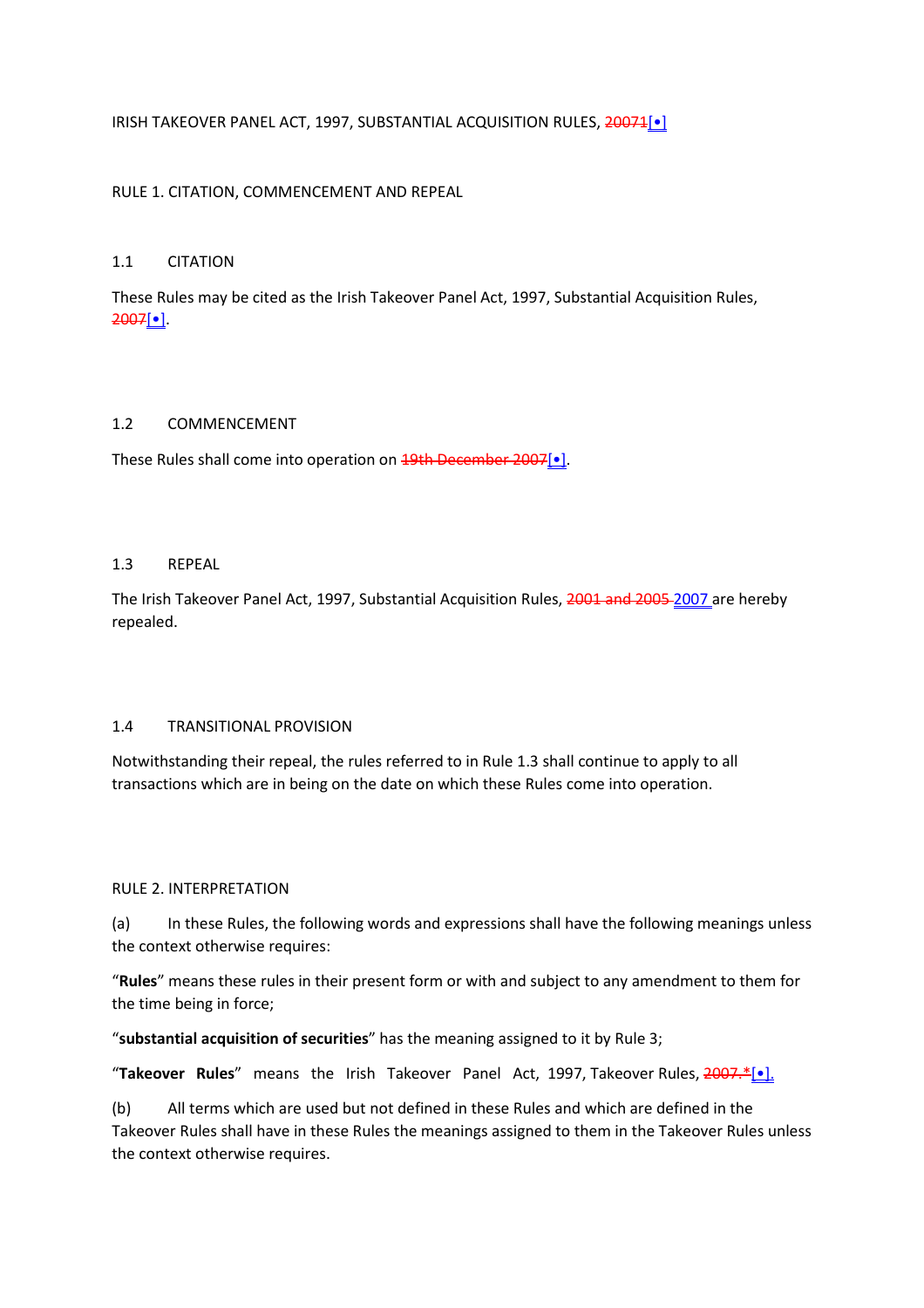(c) Rules  $2.3, 2.4, 2.5, 2.6$  and 3.3 of Part A of the Takeover Rules and Rule 30.4 of Part B of the Takeover Rules shall apply to these Rules as if they were incorporated in these Rules.

\*

References in the Irish Takeover Panel Act, 1997, Substantial Acquisition Rules, 2007, to the "Takeover Rules" are references to the Irish Takeover Panel Act, 1997, Takeover Rules, 2007, as originally made, exclusive of all amending and superseding takeover rules subsequently made by the Panel.

## RULE 3. SPECIFICATION: SUBSTANTIAL ACQUISITION OF SECURITIES

(a) An acquisition or a series of acquisitions by a person of voting securities of a relevant company or of rights over voting securities of that company shall be regarded, for the purposes of the Act, as a substantial acquisition of securities if:

(i) any voting securities so acquired by that person and the voting securities the subject of any rights so acquired by that person confer in the aggregate 10% or more of the voting rights in the company; and

(ii) any voting securities so acquired by that person and the voting securities the subject of any rights so acquired by that person, when aggregated with any voting securities already held by that person and any voting securities over which that person already holds rights, confer 15% or more, but less than 30%, of the voting rights in the company; and

(iii) in the case of a series of acquisitions of securities, all of such acquisitions are made within a period of 7 days;

provided that neither the acquisition of new voting securities, of securities convertible into new voting securities or of rights to subscribe for new voting securities (other than the purchase of rights arising pursuant to a rights issue), nor the acquisition of new or existing voting securities, or of rights over such securities, under an established share option scheme nor the acquisition of existing voting securities by the exercise of an option, shall be treated as an acquisition of voting securities or rights over voting securities for the purposes of Rule 3 but so that this proviso shall be without prejudice to the subsequent aggregability, for the purposes of Rule 3, of such securities as securities held by the person who so acquired them.

(b) For the purposes of these Rules:

(i) any two or more persons who are acting in concert shall together be deemed to constitute one person and accordingly every acquisition by, and every holding of, such persons or any of them of voting securities of the relevant company concerned or of rights over voting securities of that company shall be aggregated with every other such acquisition by or (as the case may be) holding of such persons or any of them and shall be deemed to be an acquisition by, or (as the case may be) a holding of, one person provided that the foregoing provisions of this subparagraph (i) shall not prevent an acquisition of securities by a person from a person or persons acting in concert with such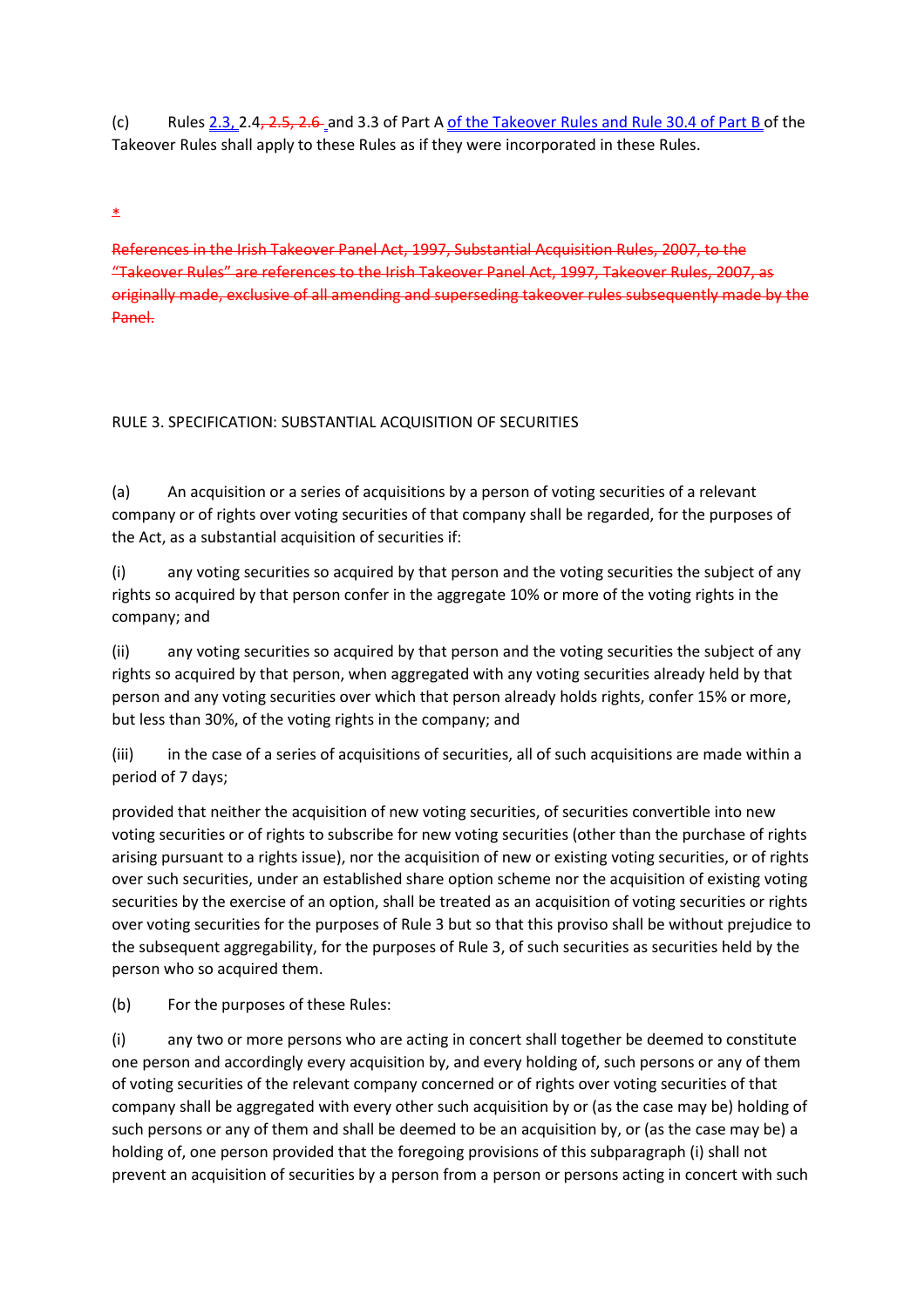first mentioned person from being a substantial acquisition of securities by such person if, in the absence of those provisions, such acquisition would be a substantial acquisition of securities by such person;

(ii) no voting security shall be counted more than once in any aggregation under these Rules;

(iii) if a person manages investment accounts on a discretionary basis, securities acquired or held for such accounts shall be treated as acquired or (as the case may be) held by that person and not by the persons on whose behalf the holdings of securities are managed; and

(iv) a discretionary fund manager shall be presumed (until the contrary is established to the satisfaction of the Panel) to be acting in concert with any company controlling, controlled by or under the same control as the fund manager.

# RULE 4. RESTRICTION ON ACQUISITIONS

(a) Except as permitted by Rule 5 and subject to paragraph (b), no person shall make a substantial acquisition of securities.

(b) (i) Paragraph (a) shall not apply to a substantial acquisition of securities by a person whose business is dealing in securities (in this paragraph (b) referred to as a "dealer") from a single holder of securities (within the meaning of Rule 5) if the dealer makes the substantial acquisition of securities with the intention of selling to persons who are not associates of persons acting in concert with the dealer, before 12.00 noon on the following business day:

(1) such number of the voting securities, or of the rights over voting securities, comprised in the substantial acquisition of securities as will reduce the aggregate percentage of the voting rights in the company concerned conferred by the remainder of those voting securities and by the voting securities the subject of the remainder of those rights to less than 10%; or

(2) (if the voting securities, and the voting securities the subject of the rights, held by the dealer immediately prior to the substantial acquisition of securities confer in the aggregate less than 15% of the voting rights in the company concerned), such number (if lesser) of the voting securities, or of the rights over voting securities, comprised in the substantial acquisition of securities as will reduce the aggregate percentage of the voting rights in the company conferred by the remainder of those voting securities and by the voting securities the subject of the remainder of those rights to less than 15%.

A dealer which makes a substantial acquisition of securities shall disclose it to the Panel immediately after it is made, but the securities so acquired shall not be taken into account for the purposes of Rule 6 provided that the dealer disposes, in accordance with the terms of the preceding sentence and before the stipulated time, of the requisite amount of voting securities or rights over voting securities to persons who are not associates of persons acting in concert with the dealer. If the dealer does not do so, it shall immediately consult the Panel, which may require the dealer to disclose the acquisition pursuant to Rule 6; the Panel may also require the dealer to reduce its holding of voting securities, or of rights over voting securities, of the company concerned as soon as is practicable and may impose restrictions on further acquisitions by the dealer of securities of that company and on the exercise by the dealer of the voting rights in that company conferred by the securities held by it.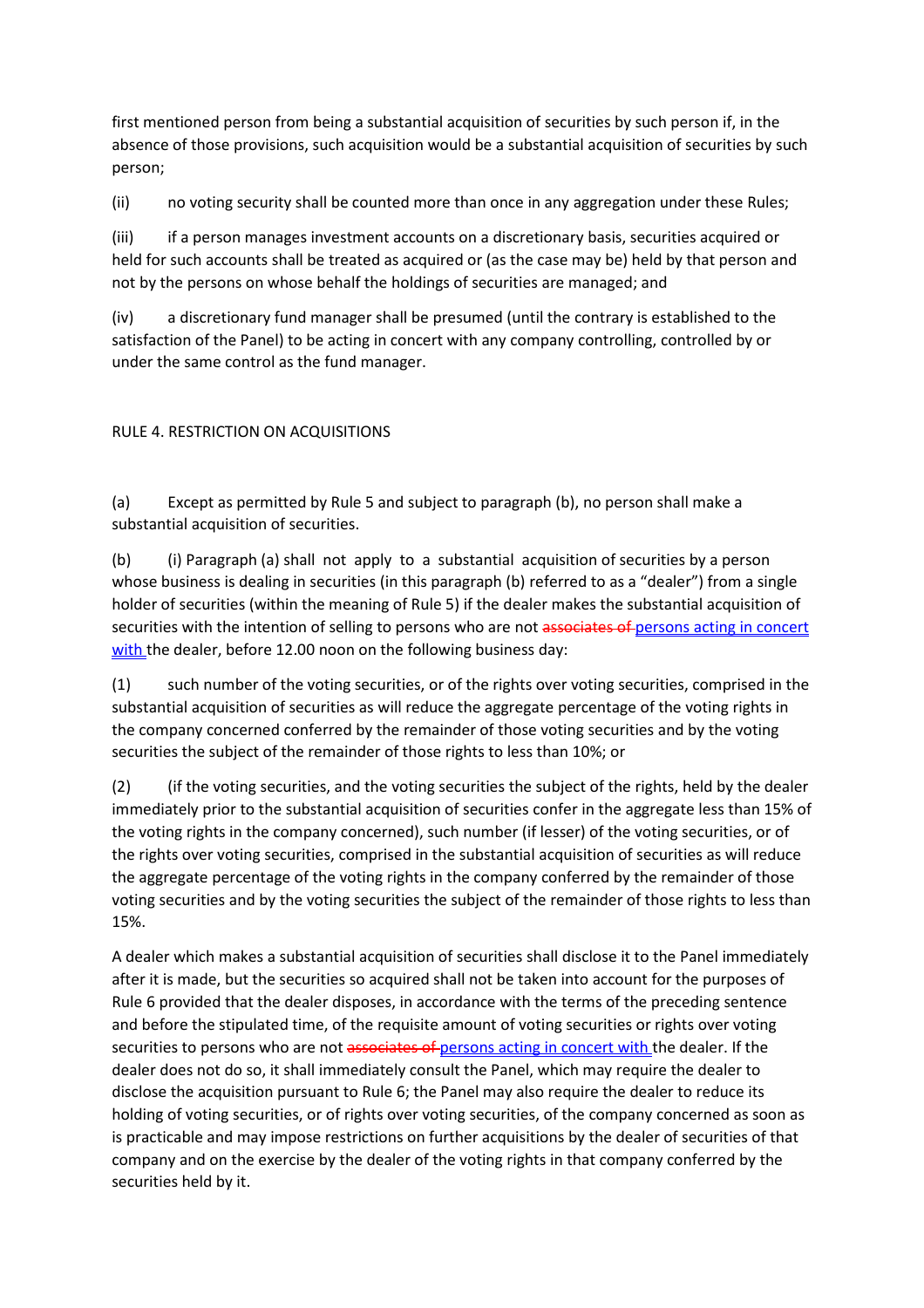(ii) If a dealer purchases a portfolio of securities without knowledge of its contents and thereby inadvertently makes a substantial acquisition of securities, the dealer shall consult the Panel immediately, and paragraph (a) shall not apply to such substantial acquisition of securities nor shall the voting securities or rights over voting securities comprised in such substantial acquisition of securities be taken into account for the purposes of Rule 6 provided that before 12.00 noon on the following business day the dealer disposes to persons who are not associates of the dealer-acting in concert with it of:

(1) such number of the voting securities, or of the rights over voting securities, comprised in the substantial acquisition of securities as will reduce the aggregate percentage of the voting rights in the company concerned conferred by the remainder of those voting securities and by the voting securities the subject of the remainder of those rights to less than 10%; or

(2) (if the voting securities, and the voting securities the subject of the rights, held by the dealer immediately prior to the purchase of the portfolio confer in the aggregate less than 15% of the voting rights in the company concerned), such number (if lesser) of the voting securities, or of the rights over voting securities, comprised in the substantial acquisition of securities as will reduce the aggregate percentage of the voting rights in the company conferred by the remainder of those voting securities and by the voting securities the subject of the remainder of those rights to less than 15%.

If the dealer does not do so, it shall immediately consult the Panel, which may require the dealer to disclose the purchase pursuant to Rule 6; the Panel may also require the dealer to reduce its holding of voting securities, or of rights over voting securities, of the company concerned as soon as is practicable and may impose restrictions on further acquisitions by the dealer of securities of that company and on the exercise by the dealer of the voting rights in that company conferred by the securities held by it.

(iii) For the purposes of this paragraph (b), a person shall be deemed to be an "associate" of a dealer if, on the assumption that the dealer were an offeror, that person would be an associate of the dealer for the purposes of the Takeover Rules by reference to any of paragraphs (a), (b), (c), (f), (g), (h) and (k) in Rule 2.2 of Part A of the Takeover Rules.

#### RULE 5. EXCEPTIONS TO RESTRICTION

(a) The restriction in Rule 4(a) does not apply to a substantial acquisition of securities by a person:

(i) from a single holder of securities, if it is the only acquisition of voting securities, or of rights over voting securities, of the company concerned made by that person within any period of 7 days; or

(ii) pursuant to a tender offer in accordance with Rule 7; or

(iii) immediately before that person announces a firm intention to make an offer in respect of the company concerned (whether or not the posting of the offer is to be subject to a pre-condition),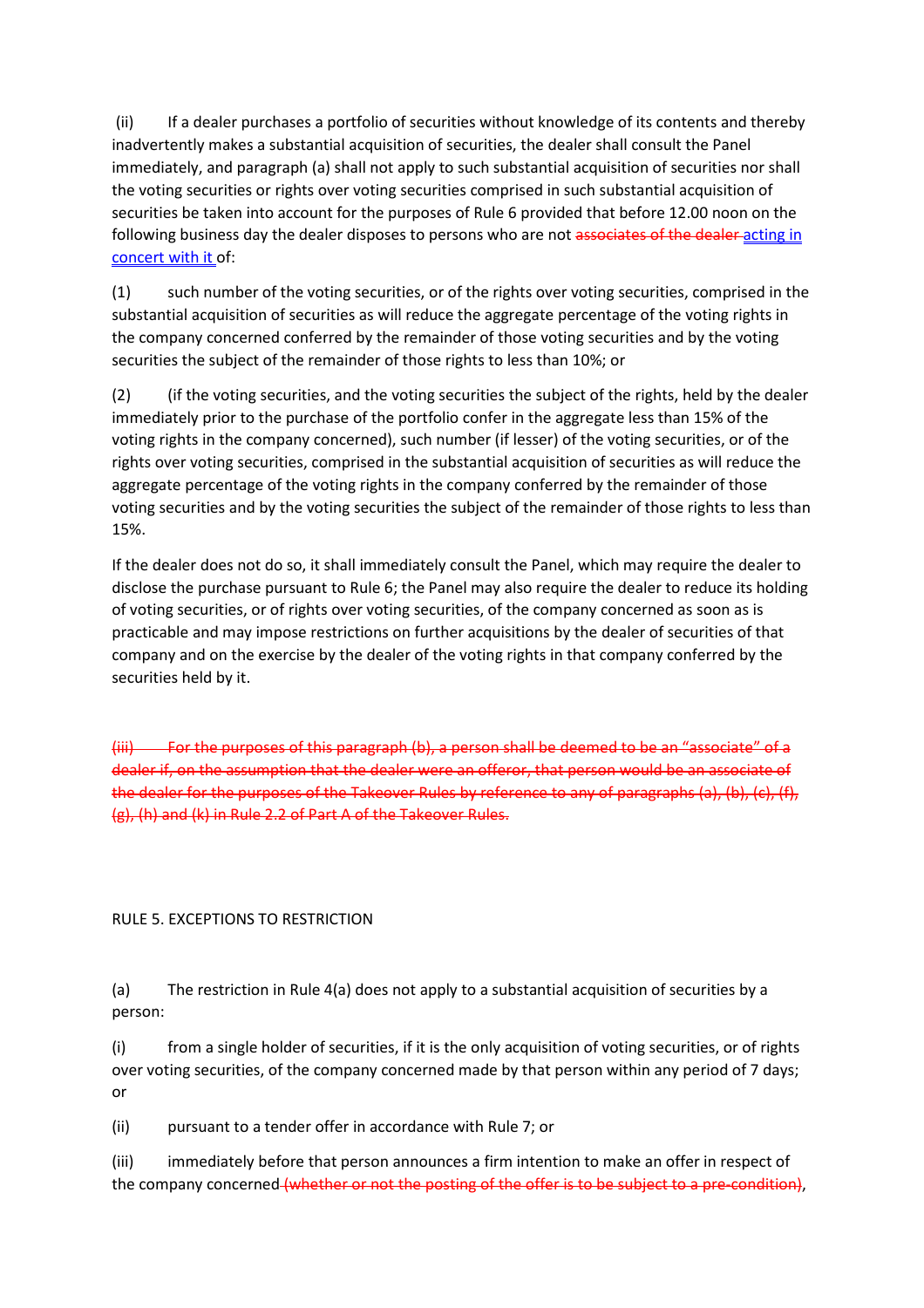provided that the offer will be publicly recommended for acceptance by, or the acquisition is made with the agreement of, the offeree board and the acquisition is conditional upon the announcement of the offer; or

(iv) after that person has announced a firm intention to make an offer in respect of the company concerned, provided that the making of the offer is not, at the time of the acquisition, subject to a pre-condition.

(b) For the purposes of paragraph (a)(i) and subject to paragraph (c), acquisitions of voting securities, or of rights over voting securities, of a relevant company from two or more persons shall be regarded as an acquisition from a single holder of securities if but only if:

(i) one of such persons is a spouse, civil partner, cohabitant, parent, brother, sister or child of the other such person or, as the case may be, of each of the other such persons; or

(ii) one of such persons is (1) a subsidiary, (2) the holding company or (3) a subsidiary of a body corporate which is the holding company, of the other such person or, as the case may be, of each of the other such persons.

(c) Except with the consent of the Panel, a market-maker-principal trader shall not be considered to be a single holder of securities for the purposes of paragraph (a)(i).

### RULE 6. DISCLOSURE

(a) Subject to paragraph (b) and as provided below, a person who acquires voting securities, or rights over voting securities, of a relevant company shall disclose that acquisition and that person's total holdings of voting securities, and rights over voting securities, of the company, by electronic mail to the company the Stock Exchange and the Panel and shall be made to a Regulatory Information Service not later than 12.00 noon on the business day following the date of the acquisition if:

(i) the voting rights in the company conferred by any voting securities already held by that person and by any voting securities over which that person already holds rights confer in the aggregate less than 15% of the voting rights in the company and that percentage is increased, or subject only to the issue in the State of a governmental or regulatory authorisation, consent, approval or clearance will be increased, to or beyond 15% when aggregated with the voting rights conferred by the voting securities, or by the voting securities the subject of the rights, so acquired by that person; or

(ii) the voting rights in the company conferred by any voting securities already held by that person and by any voting securities over which that person already holds rights confer in the aggregate 15% or more but less than 30% of the voting rights in the company and that percentage is increased, or subject only to the issue in the State of a governmental or regulatory authorisation, consent, approval or clearance will be increased, to or beyond any whole percentage figure when aggregated with the voting rights conferred by the voting securities, or by the voting securities the subject of the rights, so acquired by that person;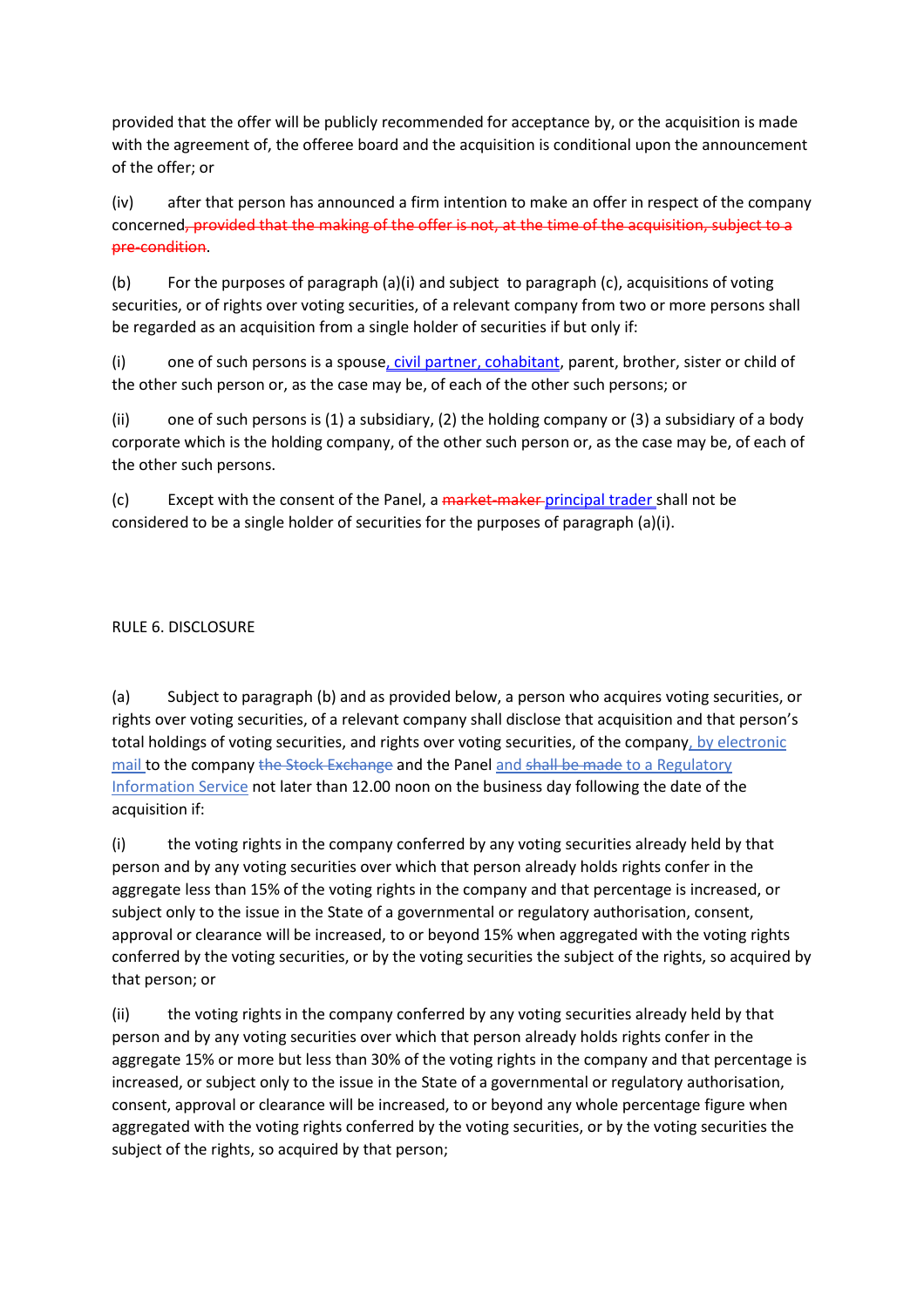provided that this paragraph (a) shall not apply to the acquisition of new voting securities, of securities convertible into new voting securities or of rights to subscribe for new voting securities (other than the purchase of rights arising pursuant to a rights issue), the acquisition of new or existing voting securities, or of rights over such securities, under an established share option scheme or the acquisition of existing voting securities by the exercise of an option, but so that this proviso shall be without prejudice to the subsequent aggregability, for the purpose of Rule 6, of such securities as securities held by the person who so acquired them.

The disclosure shall distinguish between acquisitions and existing holdings of voting securities and rights over voting securities and shall specify the nature of any such rights and number and type of voting securities in each case. Where an option over existing voting securities is acquired, the disclosure shall specify the period of the option or its expiry date.

Disclosure under this paragraph (a) shall follow the format of Form SAR 6 in the Appendix to these Rules. and shall be delivered by facsimile, by hand or, if available, by electronic mail.

(b) Paragraph (a) shall not apply to a substantial acquisition of securities which falls within Rule 5(a)(ii), (iii) or (iv).

## RULE 7. TENDER OFFERS

# 7.1 SUBSTANTIAL ACQUISITIONS OF SECURITIES MADE BY TENDER OFFER

(a) The maximum number of securities of a relevant company that are the subject of any tender offer shall not be such as would, if the tender offer were subscribed in full, result in the person who seeks to purchase securities under the tender offer and persons acting in concert with it (in Rule 7 collectively referred to as the "buyer") holding voting securities or rights over voting securities which securities would confer in the aggregate 30% or more of the voting rights in that company on the date on which the tender offer closes.

(b) Rules 7.2 to 7.6 shall apply only to a tender offer which, if subscribed in full, would constitute a substantial acquisition of securities by the buyer.

(c) Securities acquired under a tender offer shall be treated, for the purposes of these Rules, as having been acquired on the date on which the tender offer closes.

## 7.2 PROCEDURE AND APPROVAL

(a) A person who publishes a tender offer (whether it is made on the Stock Exchange or elsewhere) shall do so by paid advertisement in two Irish national daily newspapers and shall notify the Panel, the Stock Exchange and the relevant company securities of which are the subject of the tender offer (in Rule 7 referred to as the "company concerned") of the information specified in Rule 7.3 at least 7 days before the day on which the tender offer closes.

(b) Subject to paragraph (c), the buyer shall treat all holders of securities who tender on equal terms.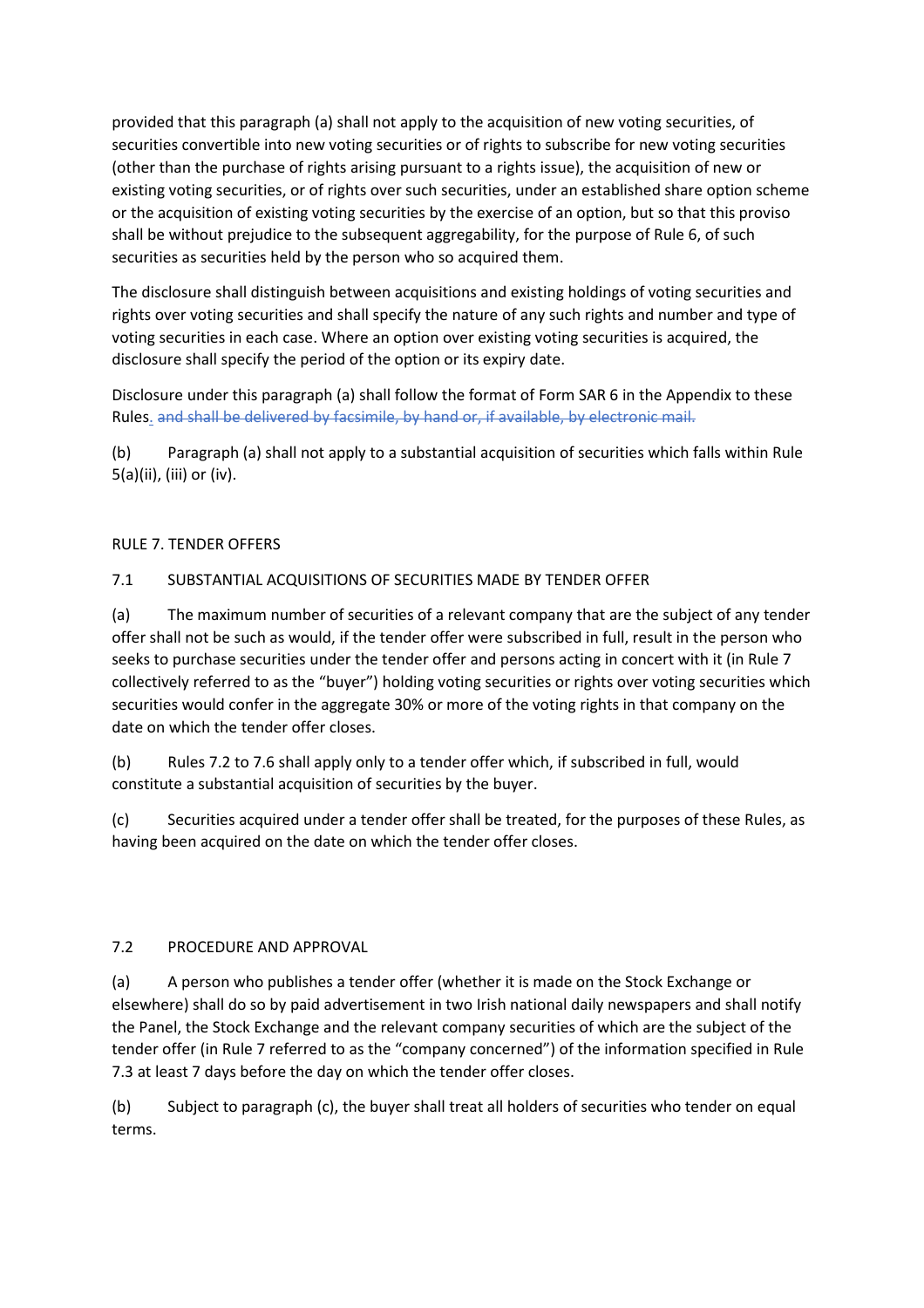(c) A tender offer shall be for cash only but may be at a fixed price or a maximum price; top-up arrangements are not permitted.

(i) Fixed price: if the tenders exceed the number of securities sought, the tenders shall be scaled down pro rata.

(ii) Maximum price: if the tender offer is over-subscribed, the striking price for the offer shall be the lowest price at which the number of securities sought is met and all who tender at or below the striking price shall receive that price. Where appropriate, tenders made at the striking price shall be scaled down pro rata or balloted.

If the tender offer is under-subscribed, all persons who tender shall receive the same price (the maximum or fixed price, as the case may be), except where fewer securities are tendered than the percentage below which the tender is void.

(d) The entire content and publication programme of the advertisement shall be subject to the prior approval of the Stock Exchange if the tender offer is made through the Stock Exchange and otherwise shall be subject to the prior approval of the Panel.

(e) In every case the buyer shall supply the Stock Exchange or, as the case may be, the Panel with copies of the final text and format of the advertisements as previously approved, no later than the time they are given to the newspapers.

(f) Except with the consent of the Panel, a person shall not publish a tender offer for securities of a company during an offer period relative to an offer in respect of that company.

## 7.3 DETAILS OF TENDER OFFER ADVERTISEMENTS

(a) The advertisement of a tender offer, which shall constitute a firm offer, shall include the particulars set out below:

(i) the name of the buyer;

(ii) the name of the broker or other agent acting for the buyer;

(iii) the name of the company concerned;

(iv) the maximum number of securities and the corresponding proportion of voting capital offered for;

(v) a statement that, if tenders totalling less than 1% of the voting rights of the company concerned are received, the tender offer will be void. Alternatively, the buyer may, subject to any applicable Stock Exchange approval, indicate a higher percentage below which the tender offer will be void;

(vi) a statement that, subject to subparagraph (v), a tender by a holder of securities will be irrevocable;

(vii) the fixed or maximum price (as the case may be);

(viii) the buyer's present holding of securities of the company concerned (including securities not conferring voting rights), specifying the number and type of securities;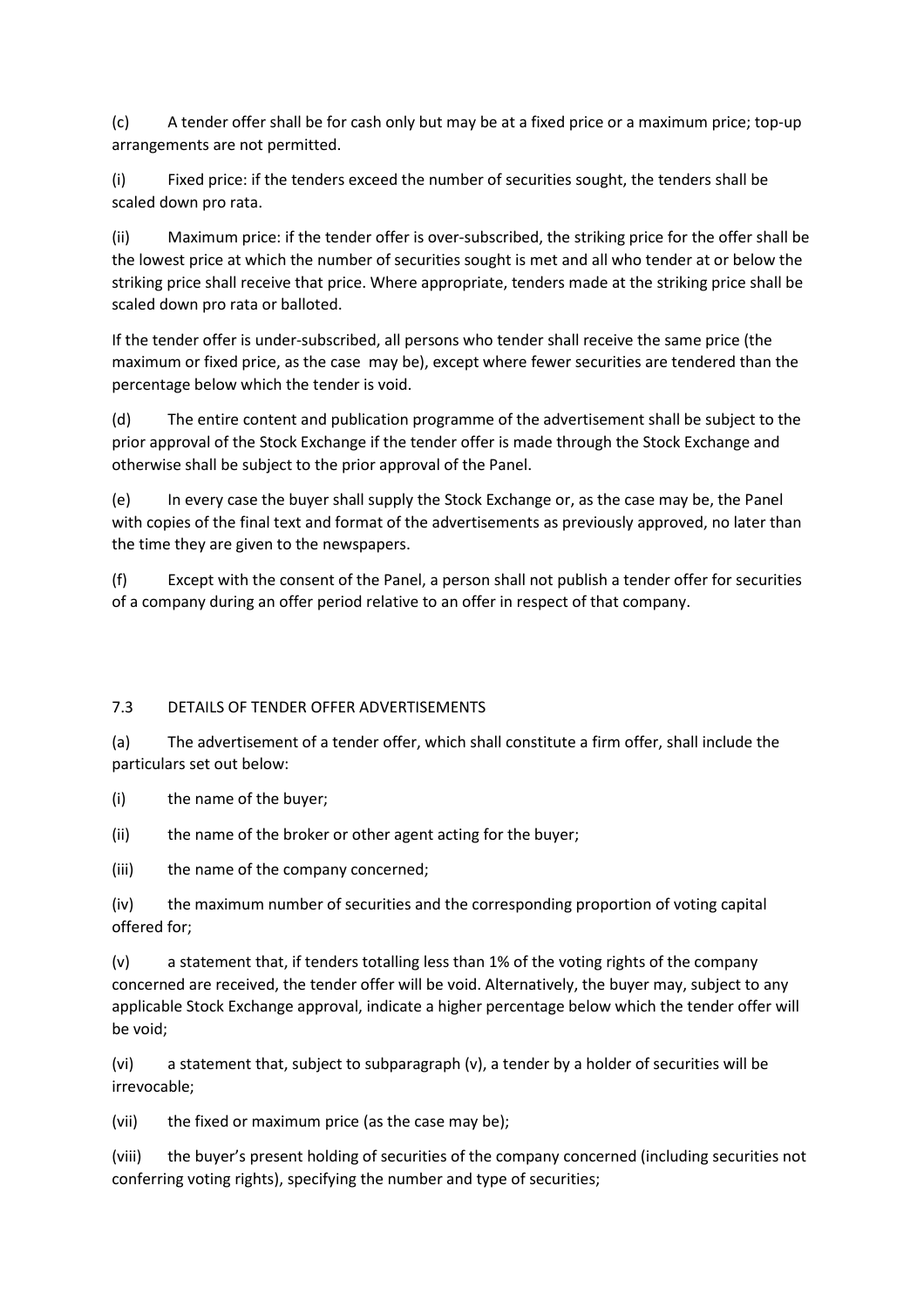(ix) the closing day and time for the tender offer; and

(x) the arrangements for tendering securities and for delivery and settlement (on a basis approved in advance by the Stock Exchange or the Panel as appropriate).

 (b) A tender offer shall not be subject to any condition other than a condition on the terms set out in subparagraph (a)(v).

(c) If a buyer wishes to make a statement about its future intentions, such statement shall be contained in the advertisement of the tender offer and shall be explicit and unambiguous. The buyer shall consult the Panel in advance with regard to any such statement.

(d) If a buyer so wishes, a statement may be made comparing the value of the tender offer with the market value of the securities the subject of the tender offer.

(e) The advertisement shall be restricted to the items above together with any information required by law or by any rule of a regulatory authority, or by a ruling or direction of the Panel.

## 7.4 CIRCULATION OF TENDER OFFER AND OTHER DOCUMENTS

(a) Subject to compliance with applicable law, a buyer, or any person acting for it, may despatch send copies of the tender announcement to all holders of the class of securities of the company concerned. The buyer shall lodge a copy of any such circular with the Stock Exchange and the Panel no later than the time at which it is despatched sent to such holders.

(b) The company concerned shall lodge with the Panel no later than the time at which it is despatched sent a copy of any document sent by it to holders of its securities in connection with the tender offer.

## 7.5 ANNOUNCEMENT OF THE RESULT OF A TENDER OFFER

The buyer shall announce the result of a tender offer by 8.00 a.m. on the business day following the close of the tender offer.

## 7.6 PROHIBITION OF FURTHER TRANSACTIONS DURING A TENDER OFFER

Other than pursuant to the tender offer, a buyer shall not acquire or dispose of any securities of the company concerned between the time of announcement of the tender offer and the time when the result of the tender offer is announced.

RULE 8. PERSONS ACTING IN CONCERT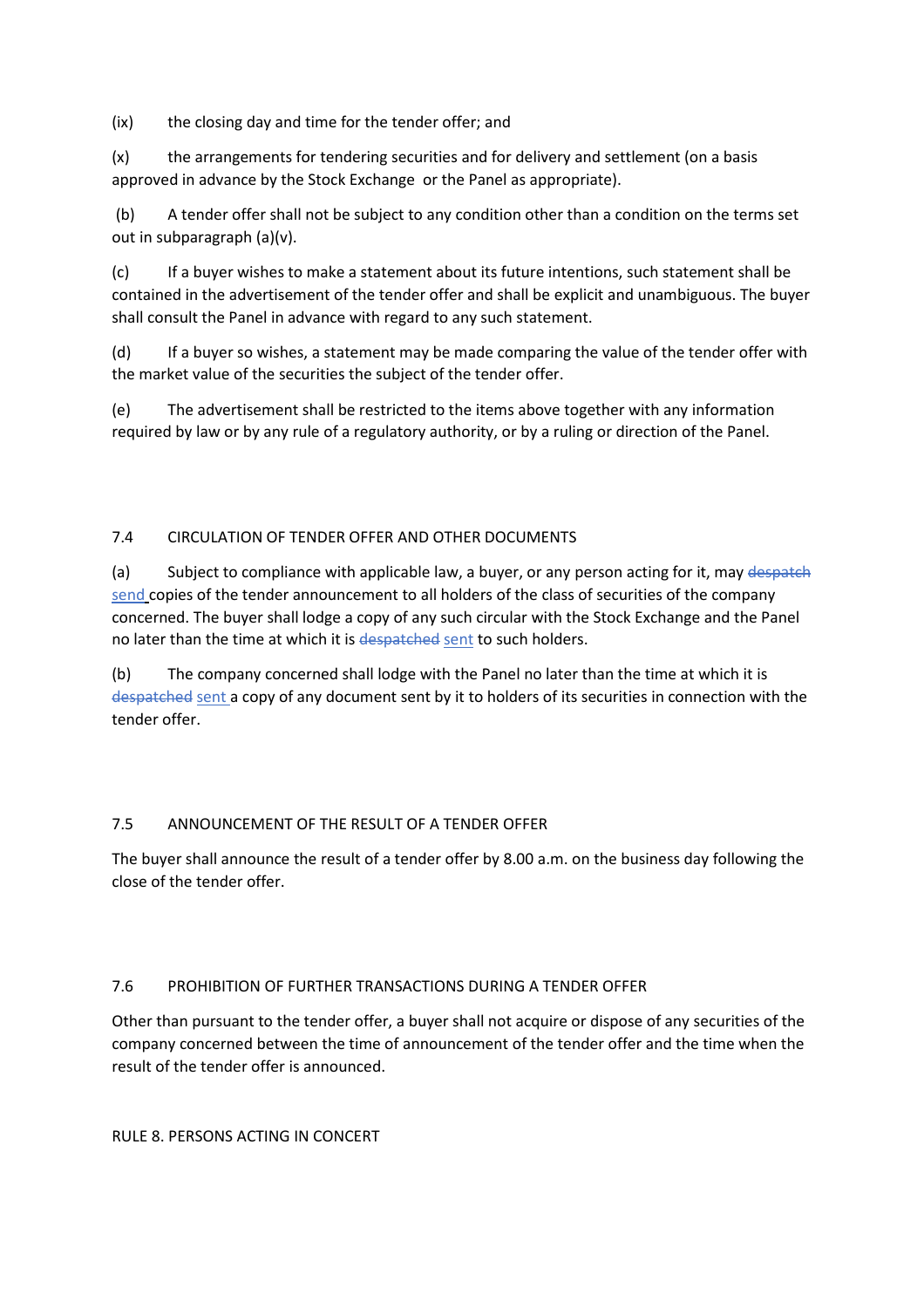(a) Where any obligation (including, without limitation, the obligation under Rule 4 not to make a substantial acquisition of securities and the disclosure obligation under Rule 6) is imposed by the Rules on a person (in this paragraph (a) referred to as the "obligor") and by virtue of Rule 3 two or more persons who are acting in concert are together deemed to constitute the obligor, each of the persons acting in concert shall be bound by that obligation and it shall be the duty of each of them to ensure that such obligation is fulfiledfulfilled.

(b) Where the aggregate voting rights (the "relevant voting rights" for the purposes of Rule 8) attributable to securities held, and to securities in respect of which rights are held, by two or more persons who are acting in concert, and who are together deemed under Rule 3 to constitute one person, confer 15% or more but less than 30% of the voting rights in a relevant company, such persons shall notify to the company any disposals by them or any of them of voting securities or rights over voting securities that result in the relevant voting rights decreasing below any whole percentage level as if they were parties to  $\frac{a_n}{a}$  share acquisition agreement to which section  $\frac{a_n}{b_n}$ 1055 of the Companies Act, 1990-2014 refers and as if the company were the "target company" for the purposes of that sub-section. Such persons shall at the same time send copies of that disclosure to the Stock Exchange and the Panel by facsimile, by hand or, if available, disclose such disposal by electronic mail to the company and the Panel and to a Regulatory Information Service.

RULE 9. STATUS OF APPENDIX

The Appendix below is an appendix to, and forms part of, these Rules.